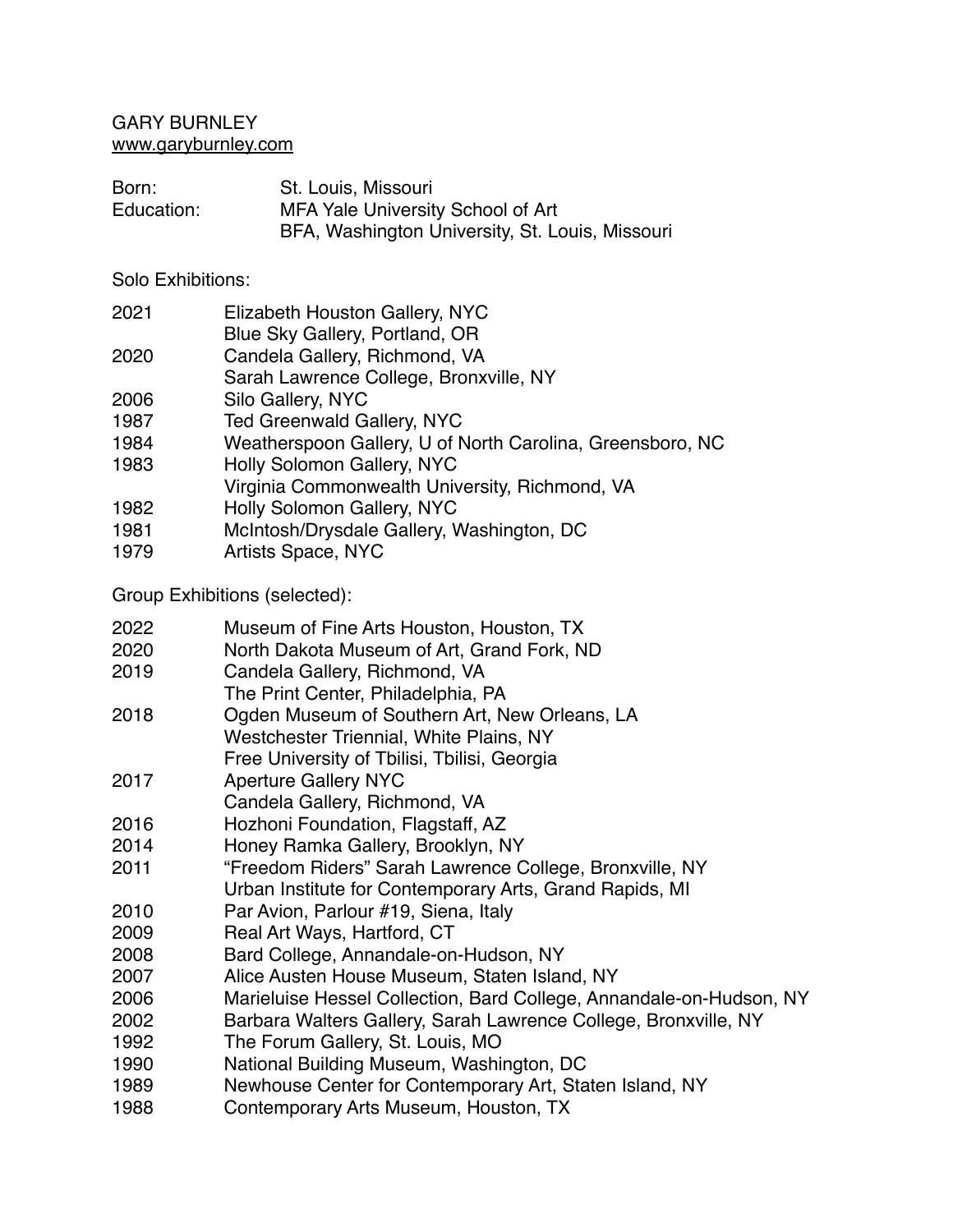Group Exhibitions (selected):

| 1988 | Department of Cultural Affairs, NYC                       |
|------|-----------------------------------------------------------|
| 1987 | Mary Delehoyd Gallery, NYC                                |
|      | <b>Ted Greenwald Gallery, NYC</b>                         |
| 1984 | Artists Space, NYC                                        |
|      | <b>Holly Solomon Gallery, NYC</b>                         |
|      | University of South Florida, Tampa, FL                    |
| 1983 | Weatherspoon Gallery, U of North Carolina, Greensboro, NC |
|      | Holly Solomon Gallery, NYC                                |
| 1982 | Hudson River Museum, Yonkers, NY                          |
|      | Fay Gold Gallery, Atlanta, GA                             |
| 1981 | Hallwalls, Buffalo, NY                                    |
|      | Queens Museum, Queens, NY                                 |
|      | Hansen-Fuller Gallery, San Francisco, CA                  |
|      | <b>Artists Space, NYC</b>                                 |
|      | Mattingly-Baker Gallery, Dallas, TX                       |
|      | The Sculpture Center, NY                                  |
|      | Tyler School of Art, Philadelphia, PA                     |
|      | Hamilton College, Clinton, NY                             |
| 1980 | Leo Castelli Gallery, NYC                                 |
|      | <b>Holly Solomon Gallery, NYC</b>                         |

Public Collections:

Museum of Fine Arts Houston, Houston, TX The Light Work Collection, Syracuse, NY Virginia Museum of Art, Richmond, VA Hunter Museum of American Art, Chattanooga, TN Candela Collection, Richmond, VA Marieluise Hessel Collection, Bard College, Annandale-on-Hudson, NY Weatherspoon Art Gallery, University of North Carolina, Greensboro, NC Chase Bank Collection, NYC

Represented in private collections throughout US and Europe

Awards and Fellowships:

| 2022 | John Simon Guggenheim Memorial Fellowship               |
|------|---------------------------------------------------------|
|      | The Aftermath Project Finalist Grant                    |
|      | Artist in Residence, Light Work, Syracuse, NY           |
| 2020 | <b>Blue Sky Solo Exhibition Award</b>                   |
|      | Photolucida Critical Mass Top 50 Selection              |
| 2019 | Finalist, Fotofilmic Mesh Award, Vancouver, BC          |
| 2018 | Artist Fellowship, CT Office of the Arts, DECD          |
|      | Finalist, Clarence John Laughlin Award, New Orleans, LA |